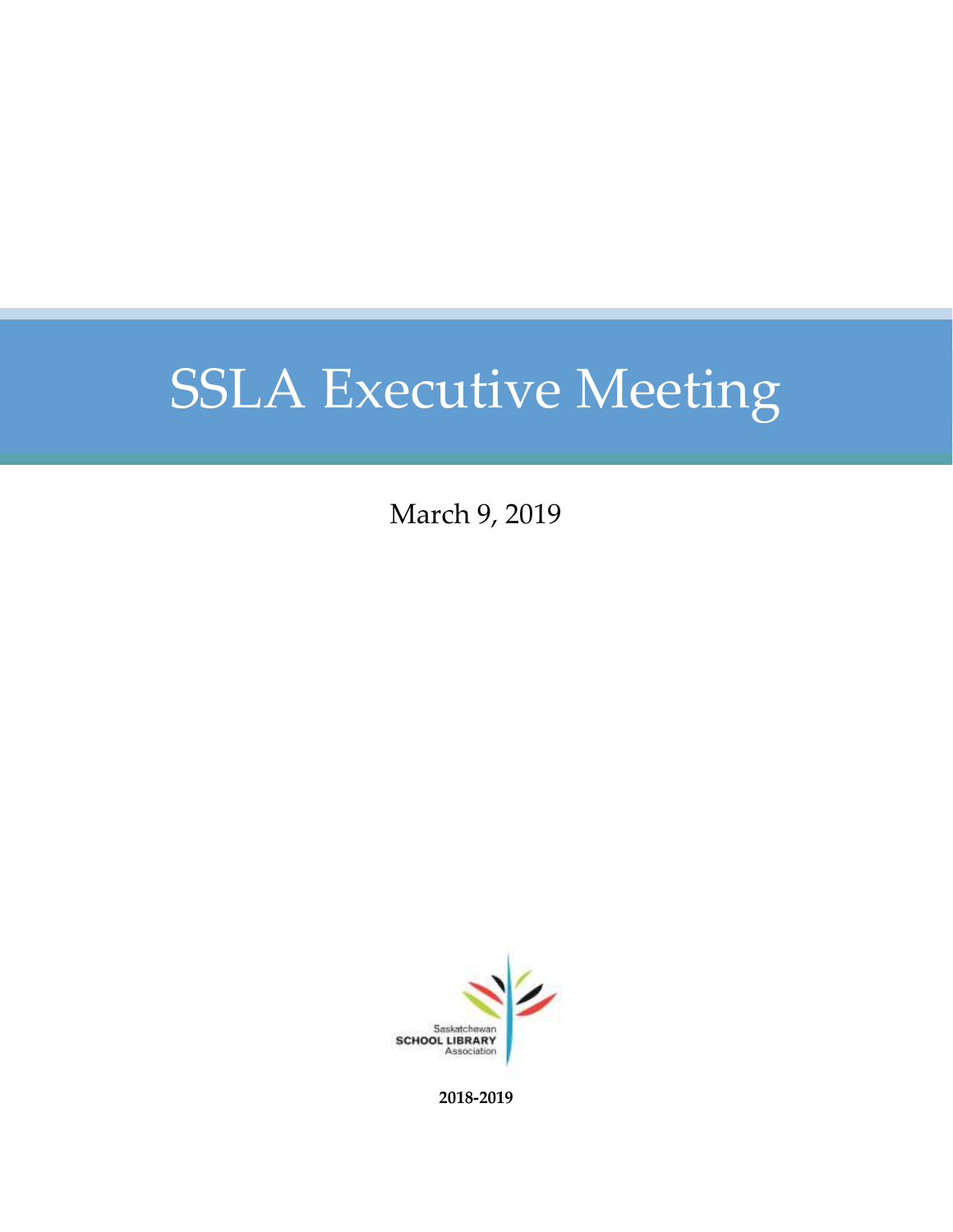

### March 9, 2019

**Date:** March 9, 2019 **Location:** Plainsview School, 7741 Mapleford Gate, Regina, SK S4X 4V2 Link for online participants: <https://ca.bbcollab.com/guest/3f037bc3c1f241c5a452c5eb7648047e> 9:00 a.m – 12:00 p.m.

### **Call to Order**

The meeting of the Saskatchewan School Library Association was called to order at 9:09AM on March 9, 2019 by Gaetan Hammond.

Meeting was called to order at 9:10 AM.

### **Present: Gaetan, Carol, Regan, Sophie, Katie, Sherry, Carla, Charlotte Regrets: Hannah**

### **1. Approval of Agenda**

- 1.1. **The agenda was** *unanimously approved* **as distributed.**
- 1.2. **Additions to the agenda:**

### **2. Approval of Minutes**

**2.1. The minutes of the previous meeting were** *unanimously approved* **as distributed.**

### **3. Reports**

#### **3.1. President**

Looking into a web redirect to get those who are looking for digital badges end up on the Ed Tech tools page. Contracts completed for Shannon and Jennifer but not for Brian. We are looking for some other options: Jennifer LaGarde? Joy Kirr? Shannon twice? LM publications were once contracted to create posters for us… they are downsizing and have 50-100 posters of ours. We are thinking of giving those away or selling them at the social. Still need a few reports for the AGM. Logos need to be put up for sponsors on Ruth Culham page.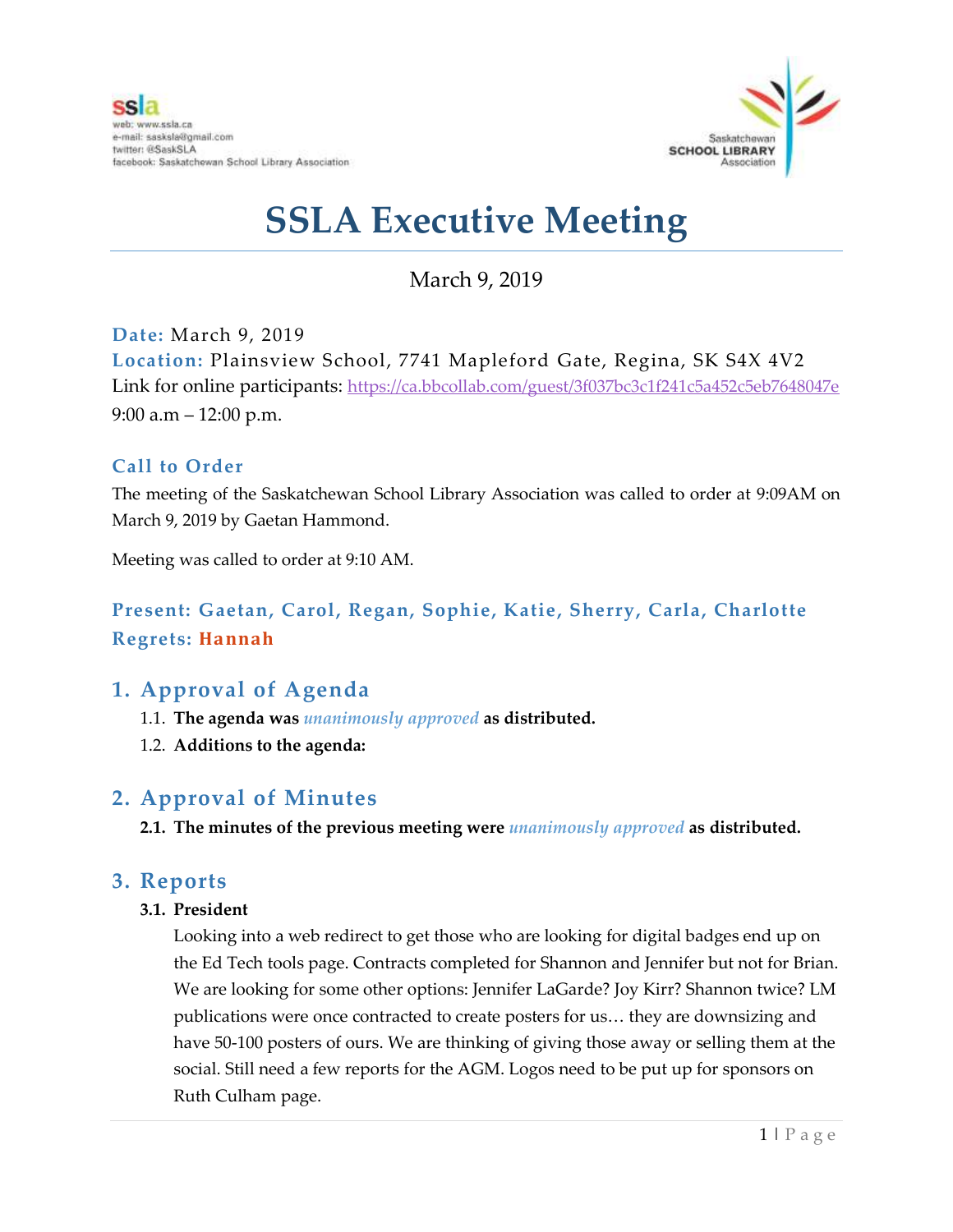

### **3.2. Past President**

Awards discussion will take place during open issues. School Division personnel list on hold for now – waiting for responses? Elgin Bunston would like a TL to present about subscription databases. Charlotte's PD fund is drained, as is Gaetan's. Perhaps the SSLA could provide funds?

#### **3.3. Treasurer/Membership**

Quickbooks was down. Carol has sent a list of memberships because she is amazing.

#### **3.4. Professional Learning Councillors**

We will be looking over registrations this afternoon. Ruth needs some items that Regan will pick up. She has asked us to deduct the cost from her fee. Regan is finalizing details with vendors. Lunch preferences to be discussed.

#### **3.5. Publications Councillor**

Amy Perrey will be our spotlight for the winter edition. The edition should be out shortly.

#### **3.6. Special Projects Councillor**

Carla: Funding is approved for the Gr 7-9 portion of the FNMI project. Hannah: Hannah has been in touch with teachers in Regina and Prince Albert to develop resources. She will develop a letter requesting resources that others are willing to share.

### **3.7. Secretary/Archivist/Membership**

### **4. Open Issues**

#### **4.1. Learning Events Presenter discussion**

Looking for one more: Shannon McClintock Miller, Jennifer LaGarde, other names? Gaetan will send out some enquiries.

#### **4.2. Awards and Bursary update**

We have prints for the award recipients. They will be handed out at 1pm at the conference.

### **4.3. Conference Planning (task list included with attachments)**

WDM: Soup & Sandwich Bar Lunch (\$16.95 pp) Evraz: Working Lunch (\$20 pp) Sophie will send out a prior-to event email to registrants.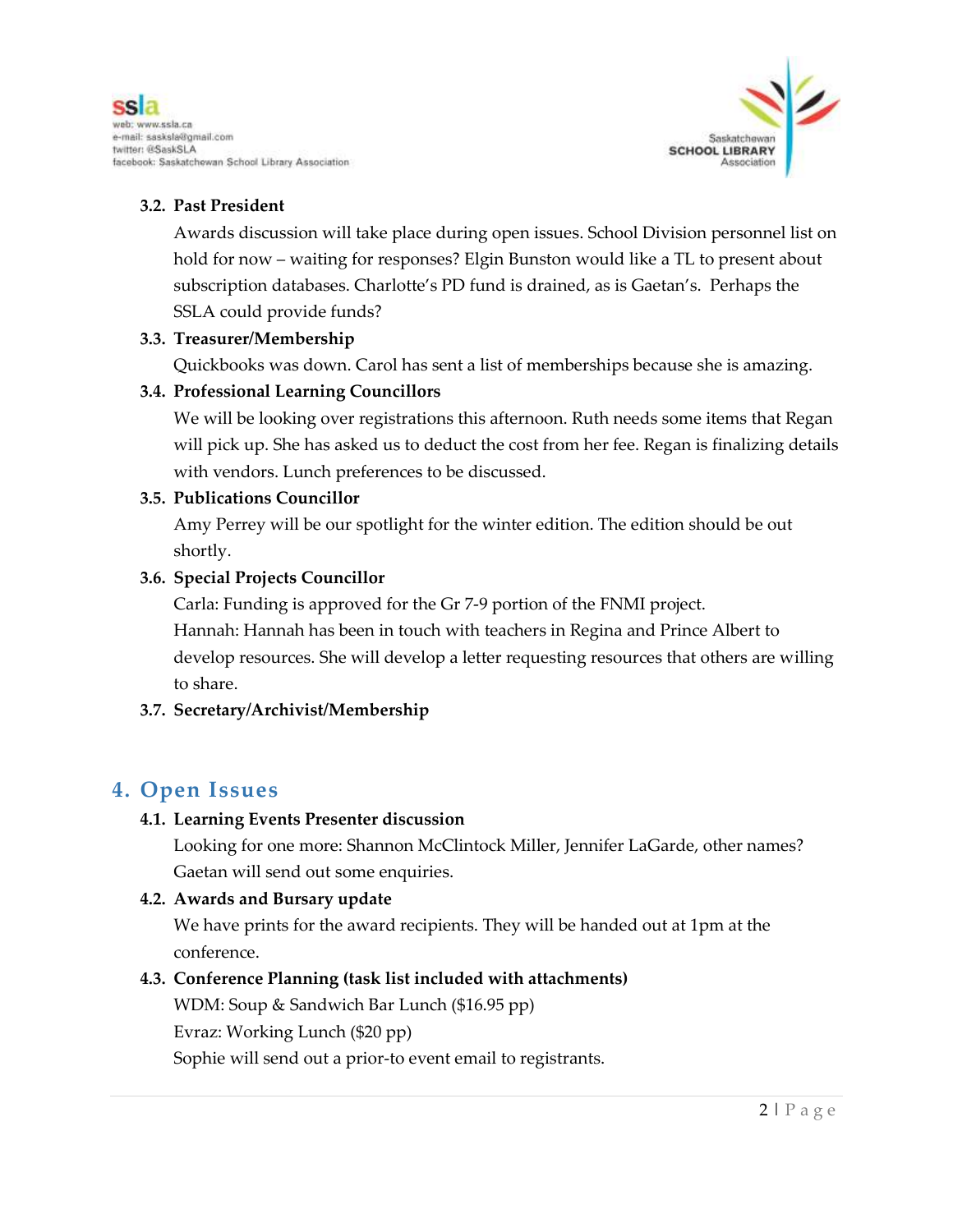



#### **4.4. Constitution Amendments**

There are some amendments that could be made to positions. We will stick with just the one change to membership, which Gaetan will add to the AGM.

### **5. New Business**

#### **5.1. Correspondence**

#### **5.1.1. SLA (additional correspondence with attachment)**

Share conference information if you would like to. Gaetan motions that the SSLA helps cover Charlotte's expenses to the IT summit. Charlotte will request funds through our 4-year PD funds. Motioned by Katie, seconded by Regan. Moved.

#### **5.2. Advocacy through University Classes**

Possible advocacy during teacher training process. Gaetan would like to send some people to university classes (third year?) to discuss about the role of TLs and what they can provide. Sophie suggests that we could fund a substitute day for one of our executive to attend classes.

### **Adjournment:**

Meeting was adjourned at 10:21 am by Carol. The next general meeting will be at AGM in Regina on April 12 at 4 PM.

Minutes submitted by: Sophie Long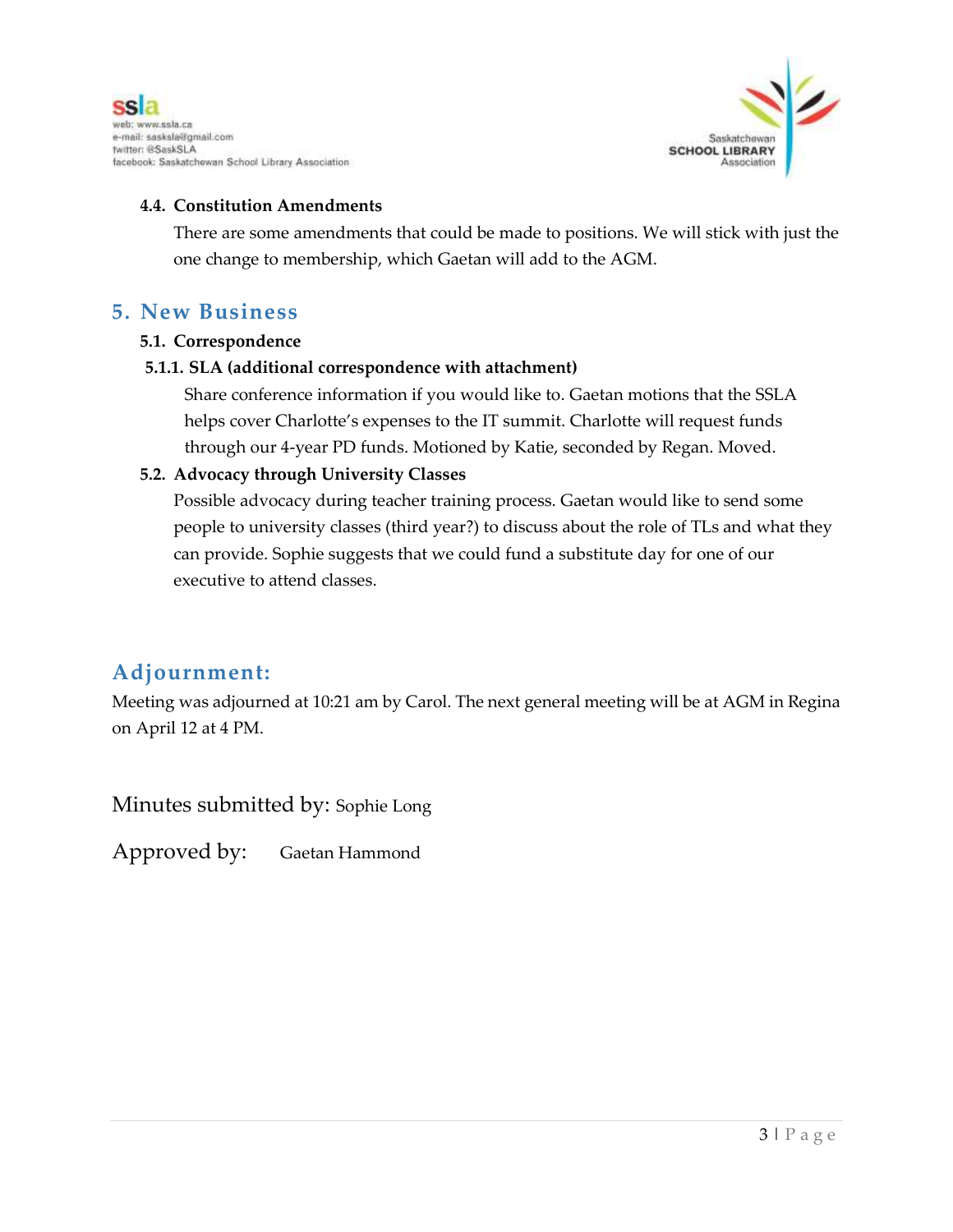

March 9, 2019

### **SSLA Executive Action List**

| <b>Action</b>                                              | Who               | <b>Comments</b> |
|------------------------------------------------------------|-------------------|-----------------|
| Contact conference venues regarding power outlets          | Regan             | Complete?       |
| Connect with and confirm vendors                           | Regan             | Complete        |
| Determine if extra room is required in Regina              | Regan             | Complete        |
| Update liaison list                                        | Sophie            | In progress     |
| Archive Medium behind the veil                             | Regan, Gaetan     | Complete?       |
| Review school division contacts                            | Charlotte, Sophie |                 |
| Prepare tent card or flyer for conference                  | Regan (Sophie?)   | In progress     |
| Set meeting date for Special Projects meeting (in Regina?) | Hannah, Carla     |                 |
| Send AGM reports to Gaetan                                 | Executive         |                 |
| Send personal photo/headshot to SSLA Gmail account         | Executive         |                 |
| Send out contracts for Learning Events                     | Gaetan/Sherry     | In progress     |
| Approach Brian Aspinall for Learning Events 2020           | Gaetan            | Complete        |
| Contact Gina Cherkowski for Conference 2021                | Regan             |                 |
| Promote awards on Facebook                                 | Sophie            | Complete        |
| Develop targeted promotional material for conference       | Sophie            | Complete        |
| Pay for Weebly account for upcoming two years              | Gaetan/Carol      | Complete        |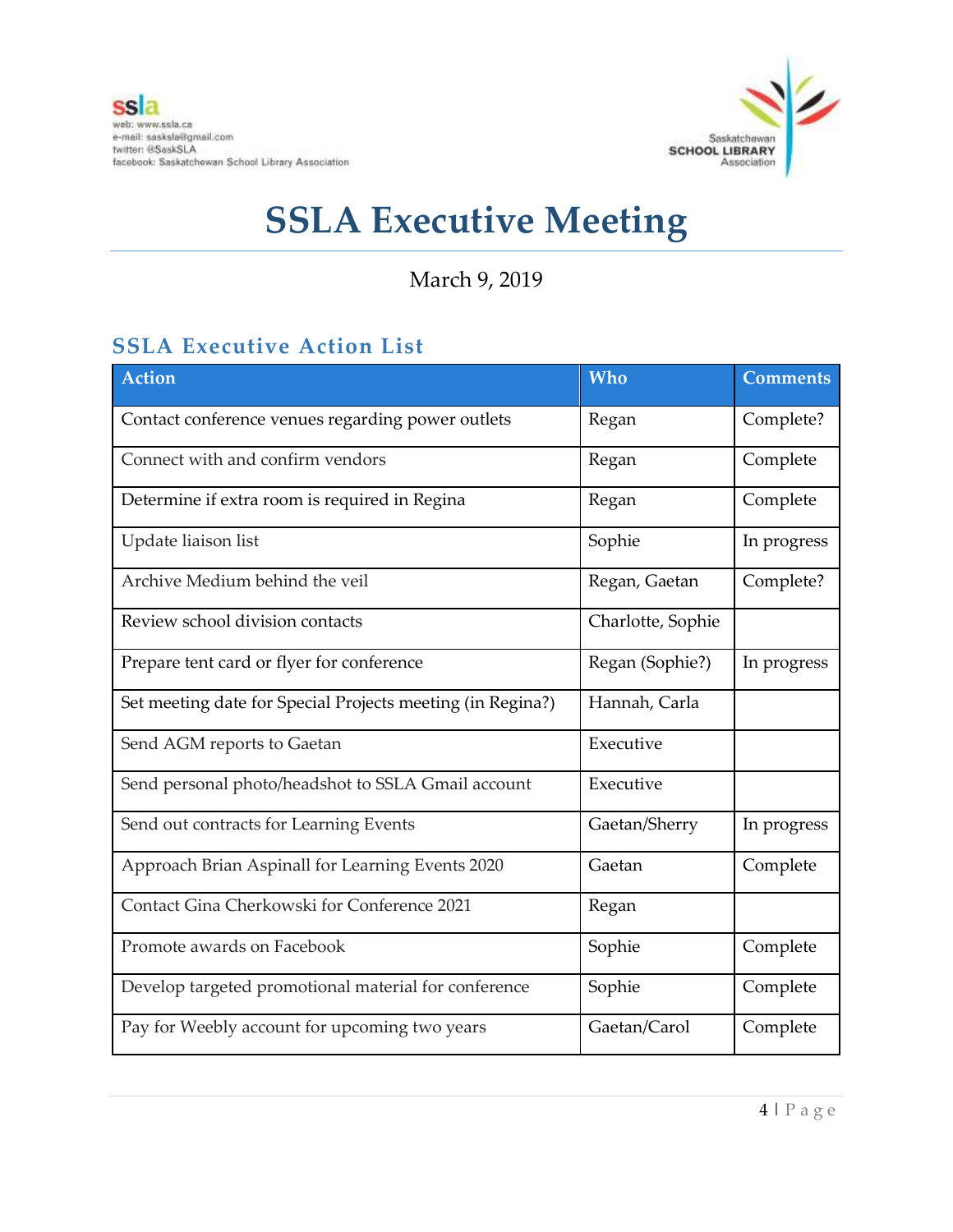

| Confirm details for the anniversary social, plan event                                                                                                                                                                                   | Sophie    | In progress |
|------------------------------------------------------------------------------------------------------------------------------------------------------------------------------------------------------------------------------------------|-----------|-------------|
| Spring newsletter:<br>Awards<br>Conference (cut off date)<br>Advocacy portion of website<br>$\overline{\phantom{a}}$<br>Ed Tech tools<br>FNMI page<br>$\overline{\phantom{a}}$<br>Constitution change (membership)<br>Anniversary social | Sophie    | Complete    |
| Review assigned roles and tasks for upcoming conferences<br>in attachment from Regan                                                                                                                                                     | Executive |             |
| Review roles assigned in the Strategic Plan and complete<br>associated tasks                                                                                                                                                             | Executive | Ongoing     |
| Promote SSLA events, publications, membership and<br>digital badges on social media                                                                                                                                                      | Executive | Ongoing     |
| Submit any expenses or requisitions to Carol as they arise                                                                                                                                                                               | Executive | Ongoing     |
| Support all members and be cognizant of stresses and<br>challenges.                                                                                                                                                                      | Executive | Ongoing     |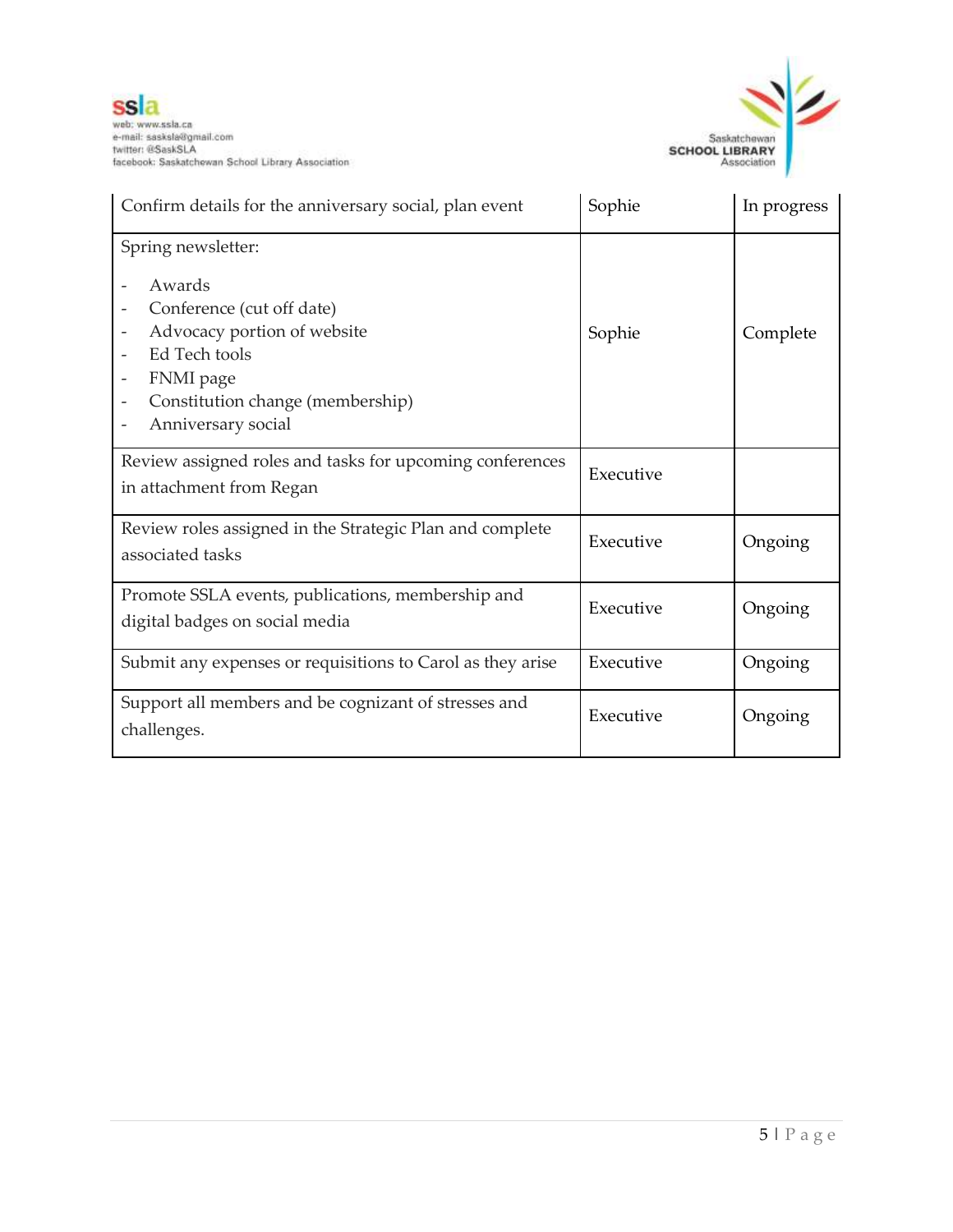

March 9, 2019

### **President's Report**

### **Information Items**

- I shut down our account with YasTech, and thanked them for their help transferring our information from Stealth to our current platform.
- I launched the Ed Tech Tools pages. Corrected an issue with the accordion menus in the Tools by Category Section. All information now displays properly.
- I completed an article for *The Medium.*
- I sent out and received signed contracts for Learning Events from Jennifer Casa-Todd for Nov. 20, 2018 and Shannon McClintock-Miller for Jan. 23, 2019. Brian Aspinall initially expressed interest, but then decided to charge an amount well beyond our budget. I am currently looking for a third presenter.
- I have been monitoring the SSLA email account to deal with emerging issues.
- I have begun preparing the AGM agenda.
- I made some updates to the website some adjustments to the opening slideshow, added an advocacy link on the home page, corrected some inaccurate links, etc.
- Purchased website hosting from Weebly at discounted price renewed until Aug. 2021.

### **Action Items**

- I will be contacting Executive members individually to obtain year-end reports for the AGM. I require the year-end reports from 2017-2018 by April 1.
- Continuing work on a Sask School Libraries directory.
- Put archived *Medium* articles on the website.
- Updated the FNMI Treaty Relationship photo and attribution.

Report submitted by: Gaetan Hammond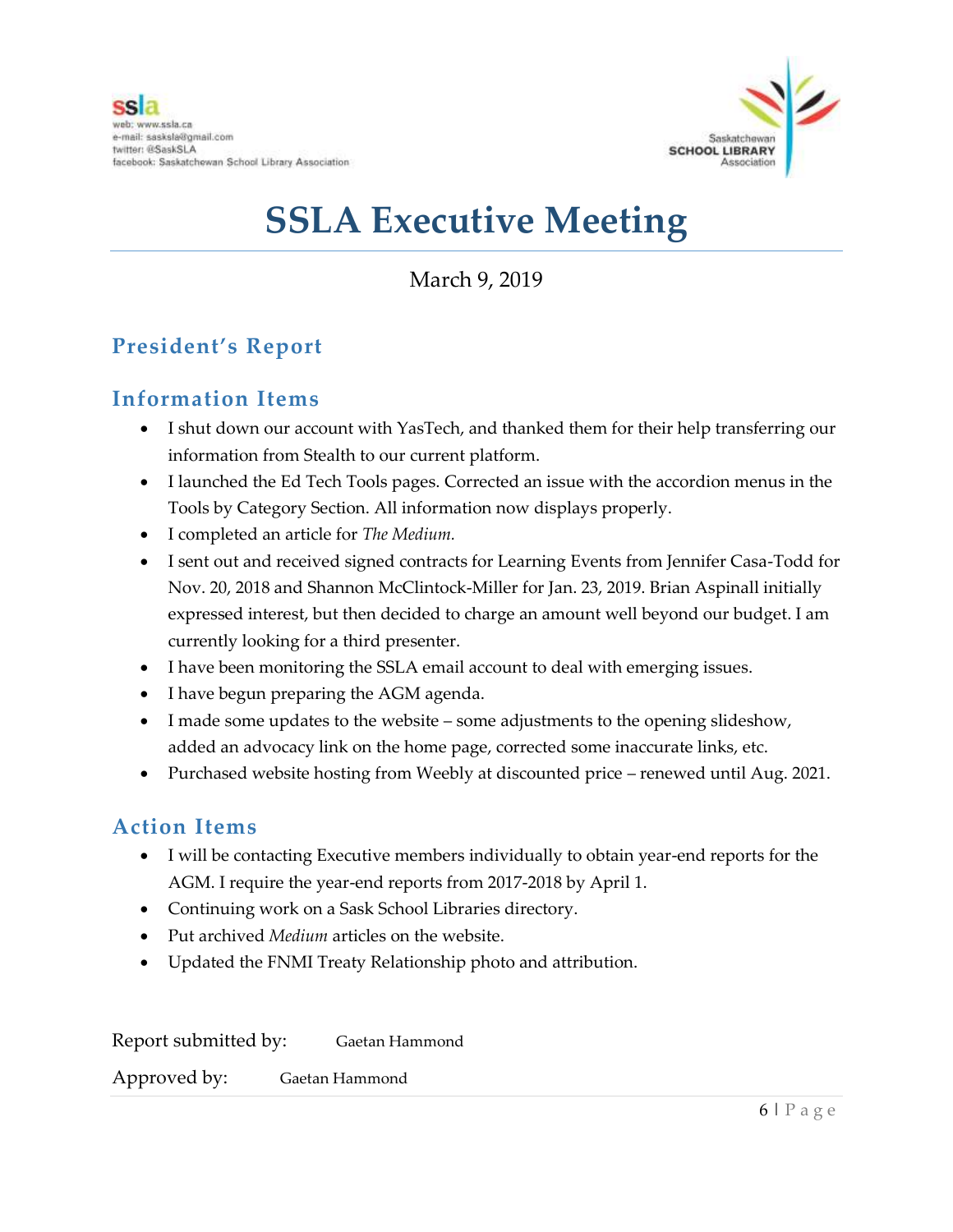

### March 9, 2019

### **Past President's Report**

### **Information Items**

- Attempting to collect applications for Awards—none forthcoming at present.
- Continued to work on the list of school division personnel responsible for school libraries
- Corresponded with Elgin Bunston regarding presenting a session at the iTSummit on the subscription databases
- Submitted cheque requisition for donation to Canadian School Libraries

### **Action Items**

Report submitted by: Charlotte Raine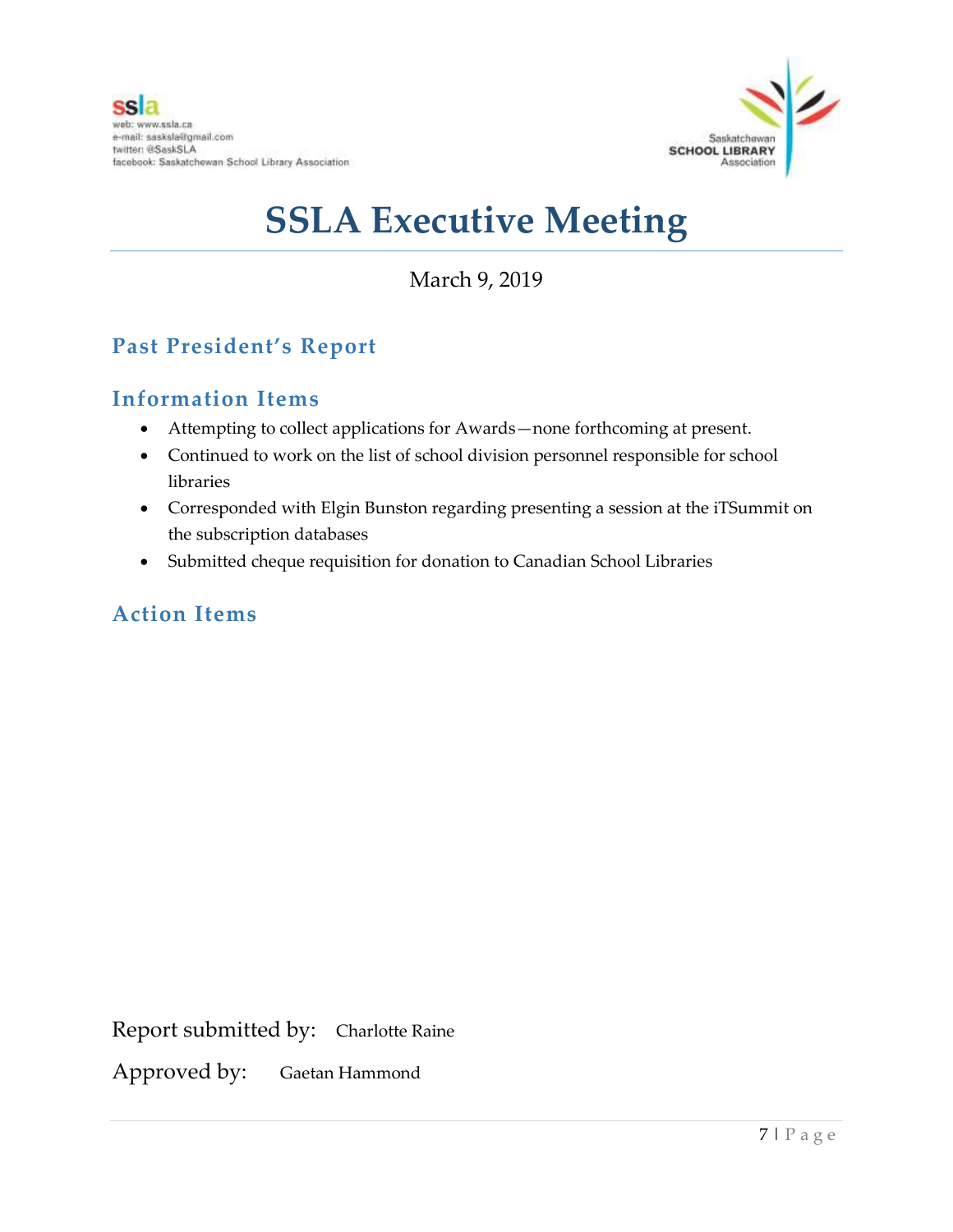

March 9, 2019

### **Treasurer's Report**

### **Information Items**

• Nothing to report at this time.

### **Action Items**

Report submitted by: Carol Preece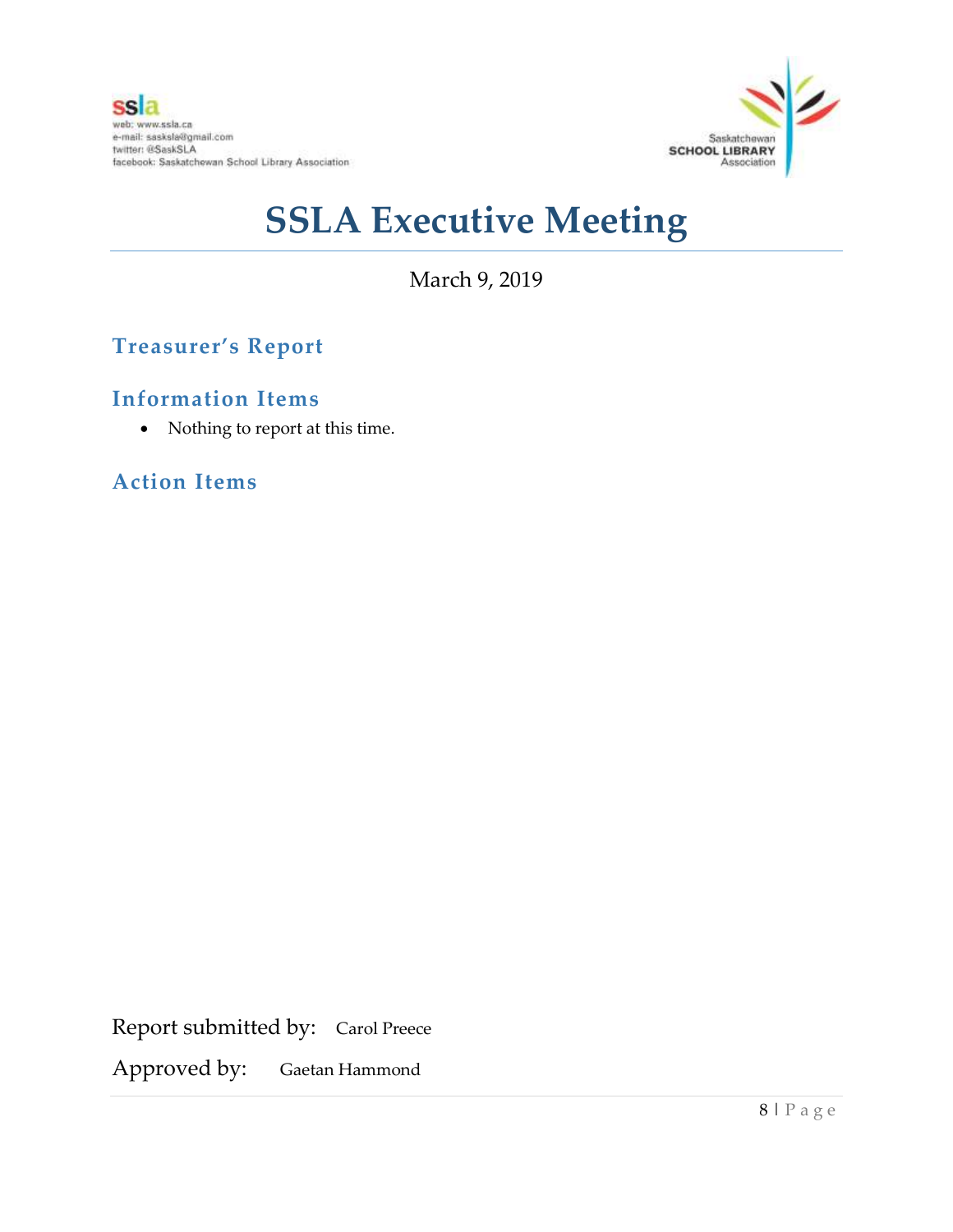

March 9, 2019

## **SSLA Financial Report – Banking Summary**

| <b>Saskatchewan School Library Association</b><br><b>Profit and Loss</b> |              |  |                                   |
|--------------------------------------------------------------------------|--------------|--|-----------------------------------|
|                                                                          |              |  | <b>January 12 - March 5, 2019</b> |
|                                                                          | <b>Total</b> |  |                                   |
| <b>INCOME</b>                                                            |              |  |                                   |
| <b>Access Copyright</b>                                                  | 25.76        |  |                                   |
| Conference 2019                                                          | 6,730.00     |  |                                   |
| <b>Interest</b>                                                          | 2.13         |  |                                   |
| <b>Membership</b>                                                        | 1,290.00     |  |                                   |
| <b>Total Income</b>                                                      | \$8,047.89   |  |                                   |
| <b>GROSS PROFIT</b>                                                      | \$8,047.89   |  |                                   |
| <b>EXPENSES</b>                                                          |              |  |                                   |
| <b>AGM Awards and Bursary</b>                                            | 44.00        |  |                                   |
| Conference 2019 - Regina                                                 | 317.84       |  |                                   |
| <b>Executive Meetings</b>                                                | 180.16       |  |                                   |
| <b>Executive Travel</b>                                                  | 604.80       |  |                                   |
| <b>Total Expenses</b>                                                    | \$1,146.80   |  |                                   |
| <b>OTHER EXPENSES</b>                                                    |              |  |                                   |
| <b>Paypal fees</b>                                                       | 238.41       |  |                                   |
| <b>Total Other Expenses</b>                                              | \$238.41     |  |                                   |
| <b>PROFIT</b>                                                            | \$6,662.68   |  |                                   |
| Tuesday, Mar 05, 2019 09:05:50 AM GMT-8 - Accrual<br>Basis               |              |  |                                   |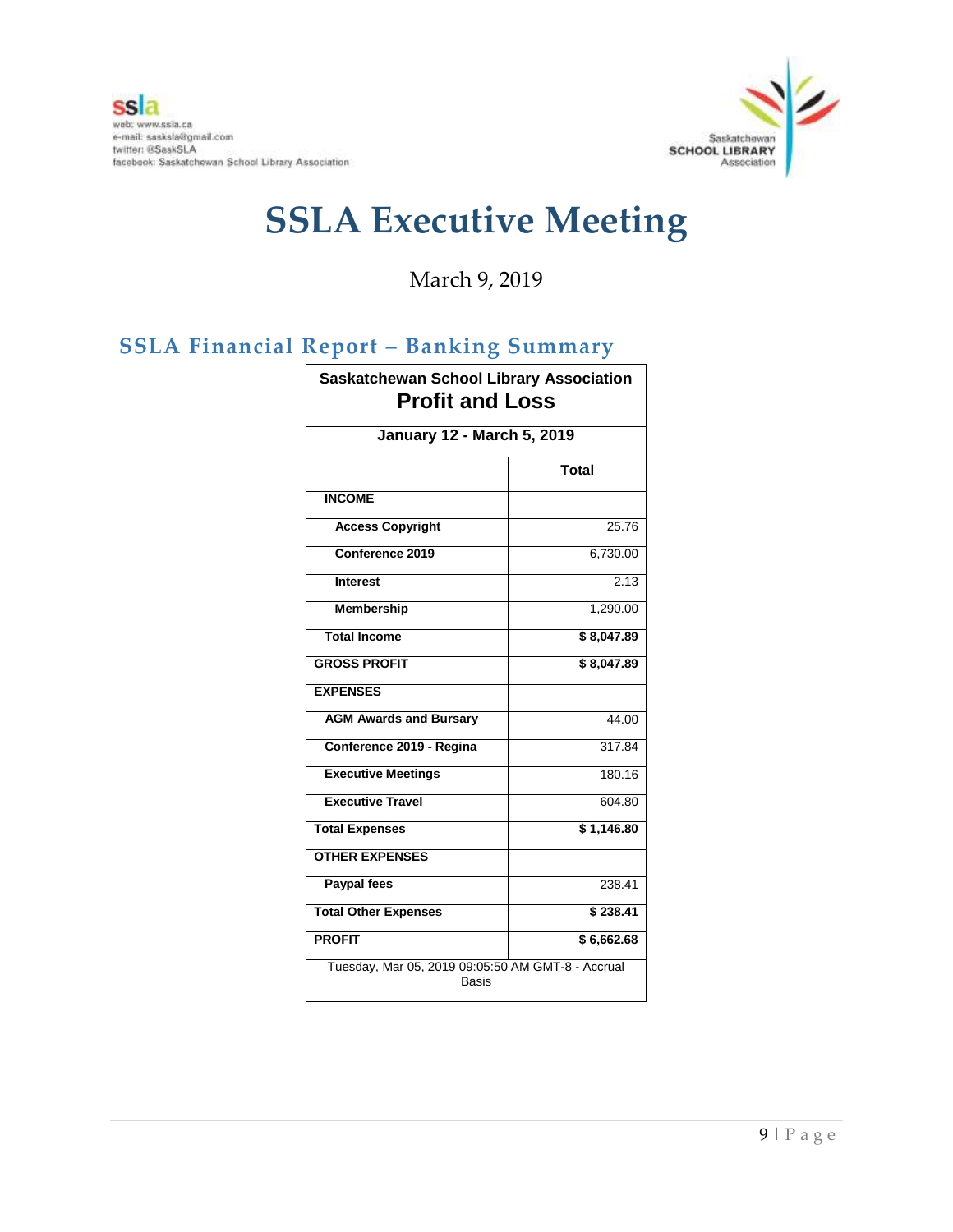

March 9, 2019

## **PD Councillor's Report**

### **Information Items**

- Sent email to Ruth Culham checking in and providing hotel information. Told her I would check in again following our meeting in case there were any questions or pertinent pieces of information to pass on.
- Some more registrants have come in which is great. Many names are duplicates need to check on these.
- Jerbear added as a vendor.
- Extra room cancelled at Evraz.

### **Action Items**

- Send vendor emails confirming their sponsorship, the details (places, times) of conferences, lunches, door prizes, etc..
- Contact both WDM and EVRAZ with lunch preferences and room set up (EVRAZ) by Tuesday, March 12.
- Review registrants and go over lists to clean up inconsistencies or errors.
- Share job list with executive everyone to complete jobs.
- Communicate updates with Ruth Culham.

Report submitted by: Regan Williams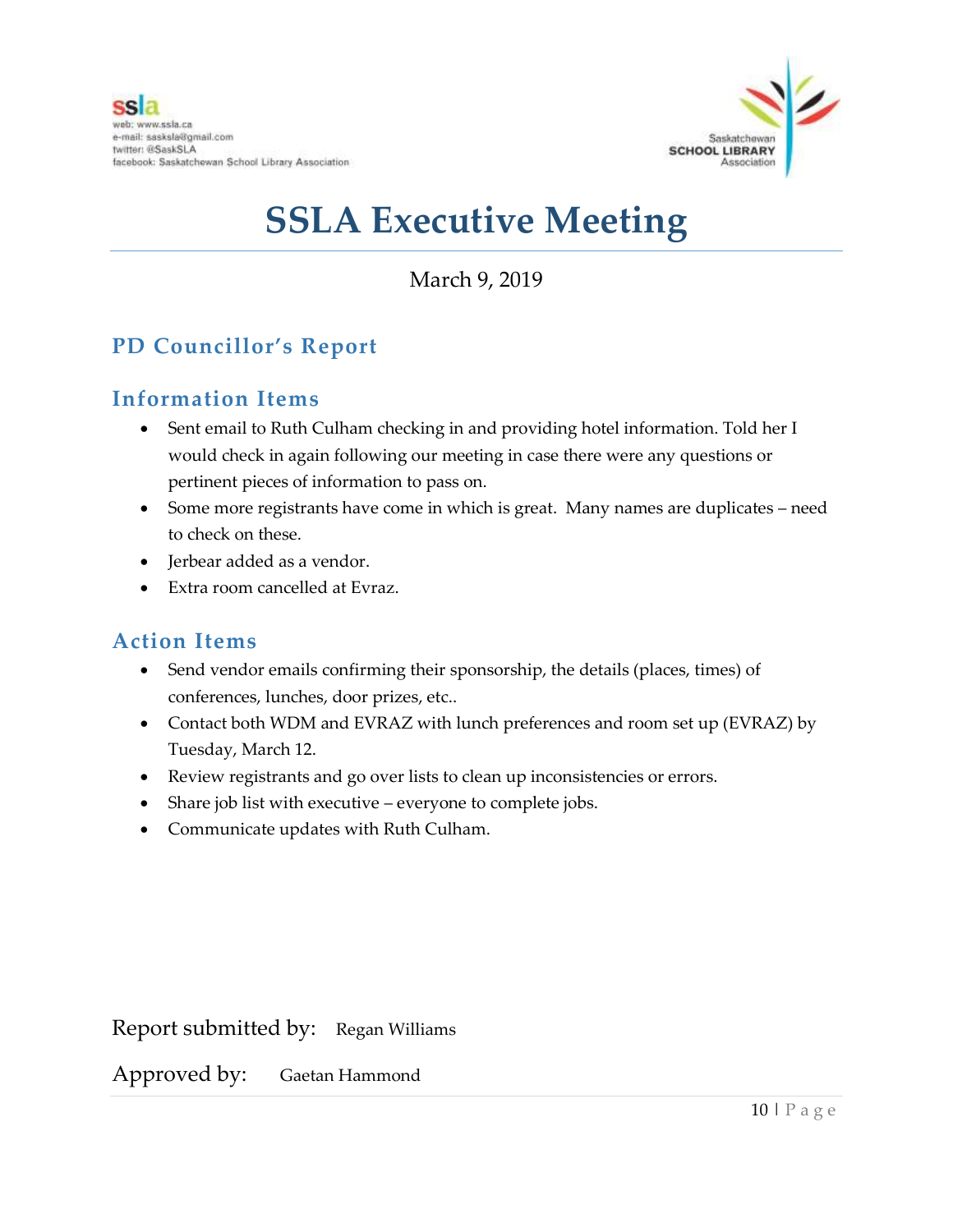

## March 9, 2019

### **Publications Councillor's Report**

### **Information Items**

Amy Perrey has done an interview for our first "Spotlight" article.

### **Action Items**

Format interview and other articles for Winter edition

Report submitted by: Katie Bell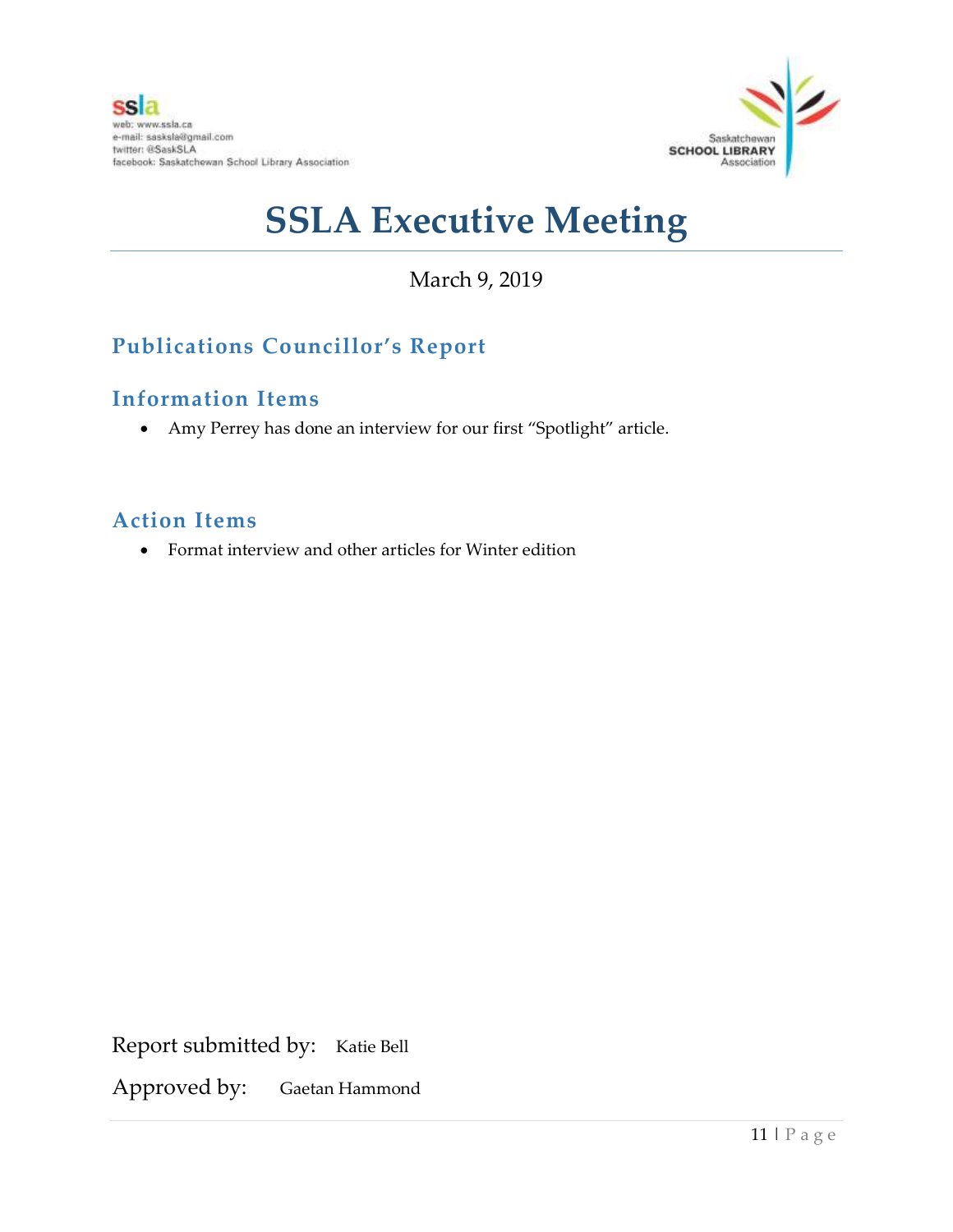

March 9, 2019

## **Special Projects Councillor's Report**

### **Information Items**

- Continued work on FNMI gathering information to add to grade 7-9 area as well as French resources.
- Promotion of Conference within GSCS
- Promotional Bookmarks have been picked up
- Switch over of Digital Badges sites has occurred…Digital Badges will no longer be awarded, the mandate of the site will be to provide an informational source of technological tools to support the role of educators and learning in the classroom
- The Grant submitted in late January has moved to the second phase of approval at the STF. We should receive word of approval in March.

### **Action Items**

Move forward with TRC resource collection and classification

Correspondence:

Report submitted by: Carla Katerynych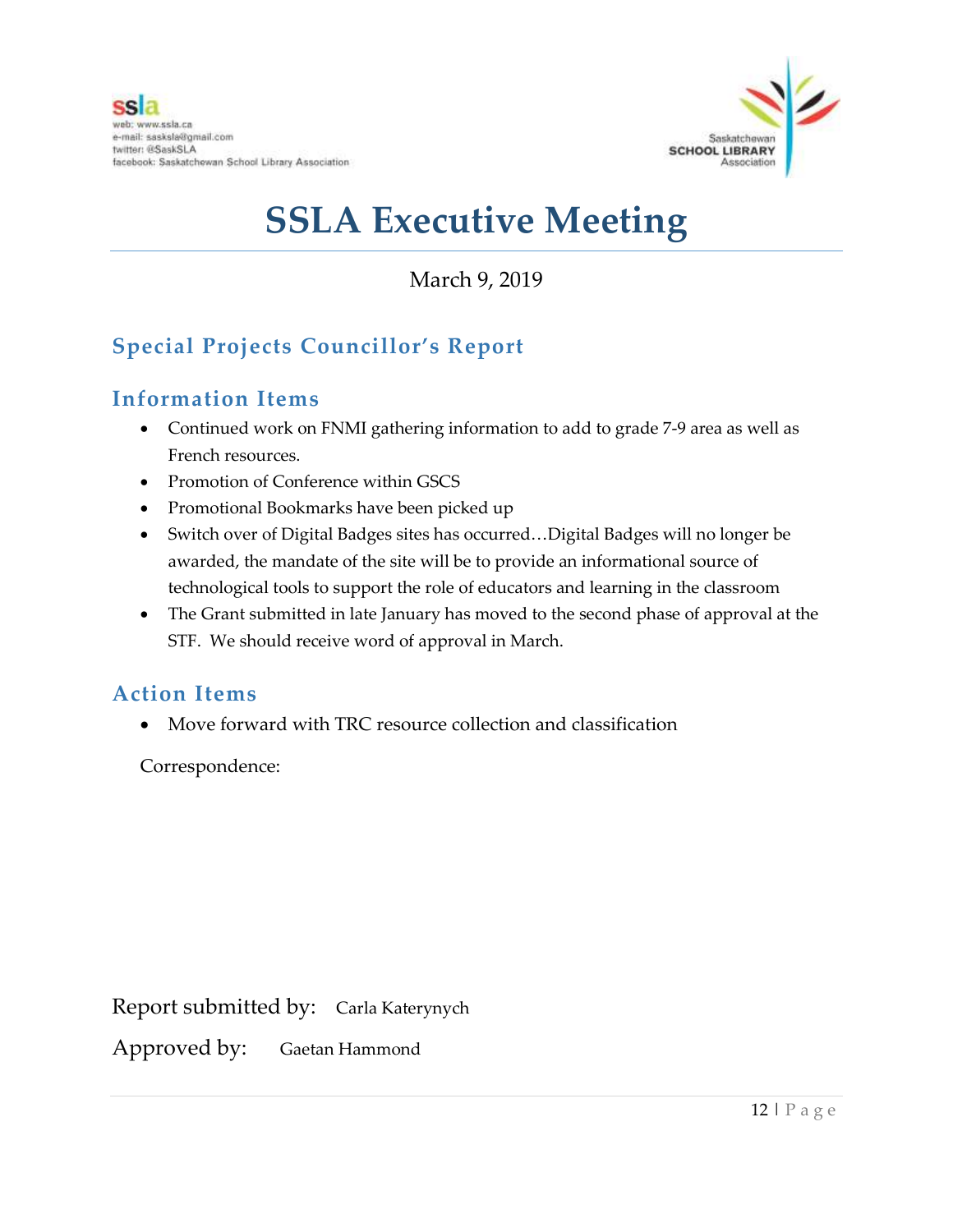

March 9, 2019

## **Special Projects Councillor's Report**

### **Information Items**

- I have reached out to a couple teachers in PA and that Jen and Jaquelin have submitted materials for Carla and I to look at and to discuss if they will work.
- I also gathered the free books from one author and will grab the others this weekend as I likely will be seeing the one author at the funeral I am going to.
- Also, the kids dance schedule is in and my girls dance Thursday, Friday and Saturday April 11-13 in Saskatoon, so I can't help with the conference. I will not be at the AGM.

### **Action Items**

- Special projects grade 7-12 focus- continuing to contact teachers around the province.
- Maybe I need a letter that I send to everyone, a standard one?

Report submitted by: Hannah Patterson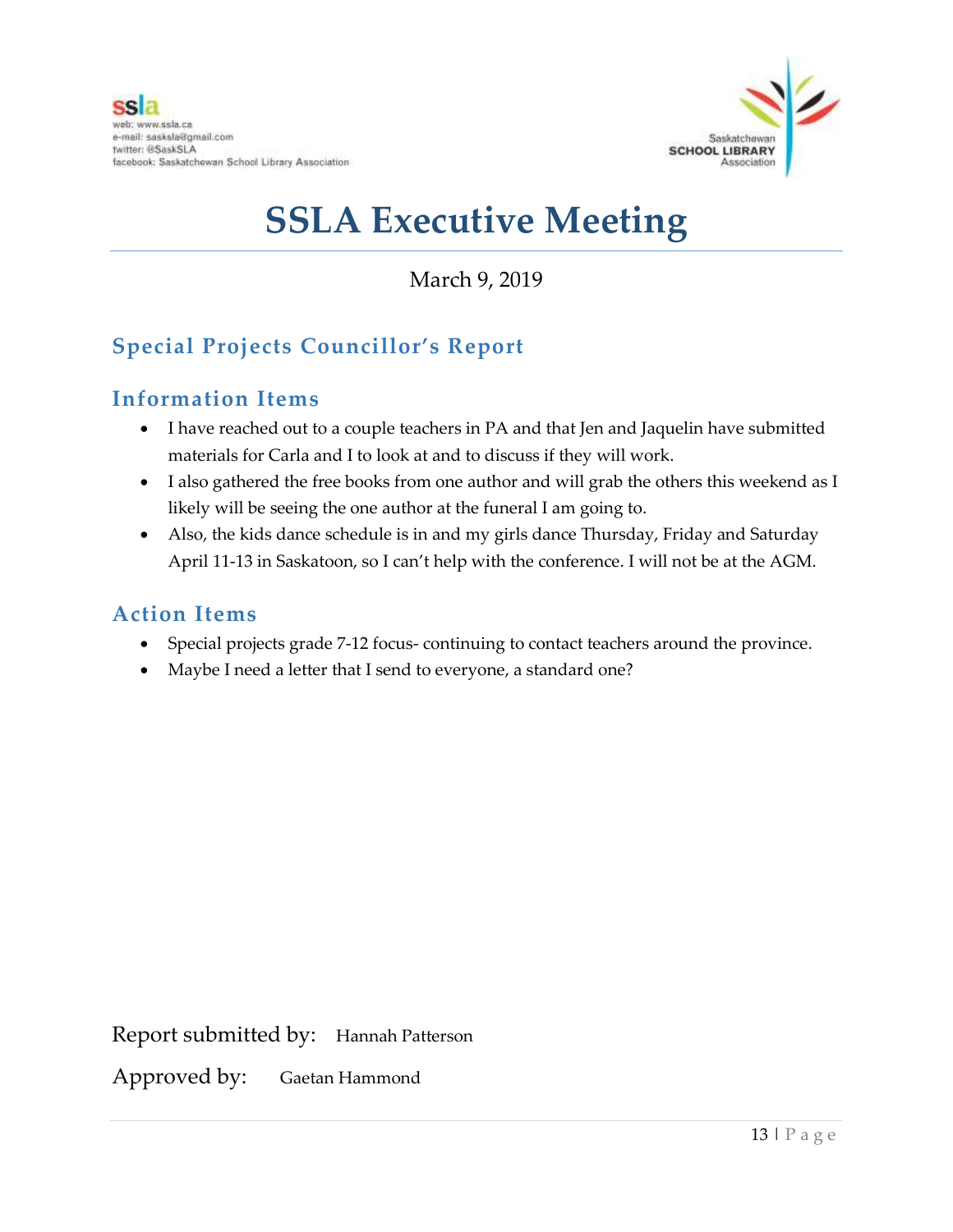

## March 9, 2019

## **Secretary/Archivist/Membership's Report**

### **Information Items**

- Designed and sent out spring newsletter.
- Designed tent cards for conference need to know numbers.
- Got some more details for anniversary social some items to be discussed with executive.
- Prepared invite for social will send it out on Monday
- Kicked off conference promotion to win a signed book
- Promoted awards on Facebook with "award spotlight"
- Created a targeted promotional poster for Ruth Culham conference (Charlotte sent to school division contacts)

### **Action Items**

- Send out anniversary social invite
- Order conference tent cards
- Continue to send out targeted conference promotion

Report submitted by: Sophie Long